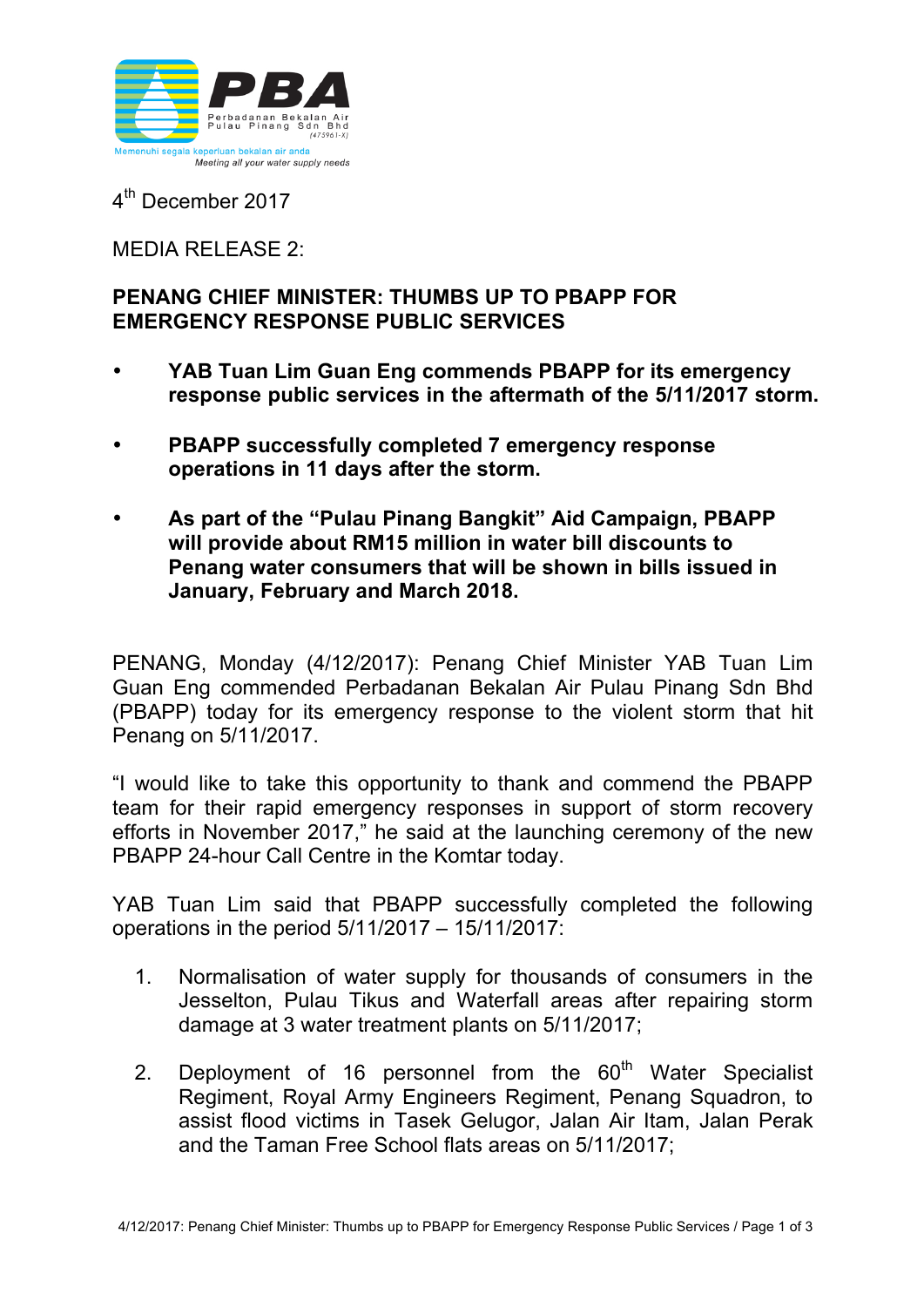

- 3. Normalisation of water supply for thousands of consumers in the Farlim housing area following a TNB power failure that affected the Farlim pump house on 6/11/2017;
- 4. Normalisation of water supply for hundreds of consumers in the Pearl Hill and Jalan Cheah Phee Cheok areas due to a pump house pipe failure on 8/11/2017;
- 5. Providing water tanker support during "Hari Sukarelawan Penang Bangkit" at Padang Lalang in Seberang Perai and Patani Road in George Town, on 11/11/2017;
- 6. Restoration of water supply for 2,214 apartments in the Green Garden Apartments compound, Paya Terubong, on 11/11/2017; and
- 7. Normalisation of water supply in all areas on Penang Hill after repairing the water supply system and relaying 50mm pipelines damaged by landslides on 15/11/2017.

"At the same time, PBAPP also worked with MPSP to initiate emergency slope protection works at two water tank locations, in Taman Tanah Aman and Taman Seri Remia, Seberang Prai Tengah, from 10/11/2017," he said.

## "Pulau Pinang Bangkit" Water Bill Discounts

YAB Tuan Lim noted that PBAPP also stepped up to provide about RM15 million in water bill discounts to all Penang water consumers, as part of the Penang State Government's RM105 million 'Pulau Pinang Bangkit' Aid Campaign.

For domestic water consumers, PBAPP is providing a 50% discount off water bills and a 100% discount off the Water Conservation Surcharge, or WCS. The discount is valid for one bi-monthly billing cycle. Domestic consumers who receive water bills for the bi-monthly cycle will see the discount in their next bill in February or March 2018.

For trade consumers, PBAPP is providing a 25% discount off water bills for two months, regardless of whether the trade consumer is billed on a monthly or a bi-monthly basis.